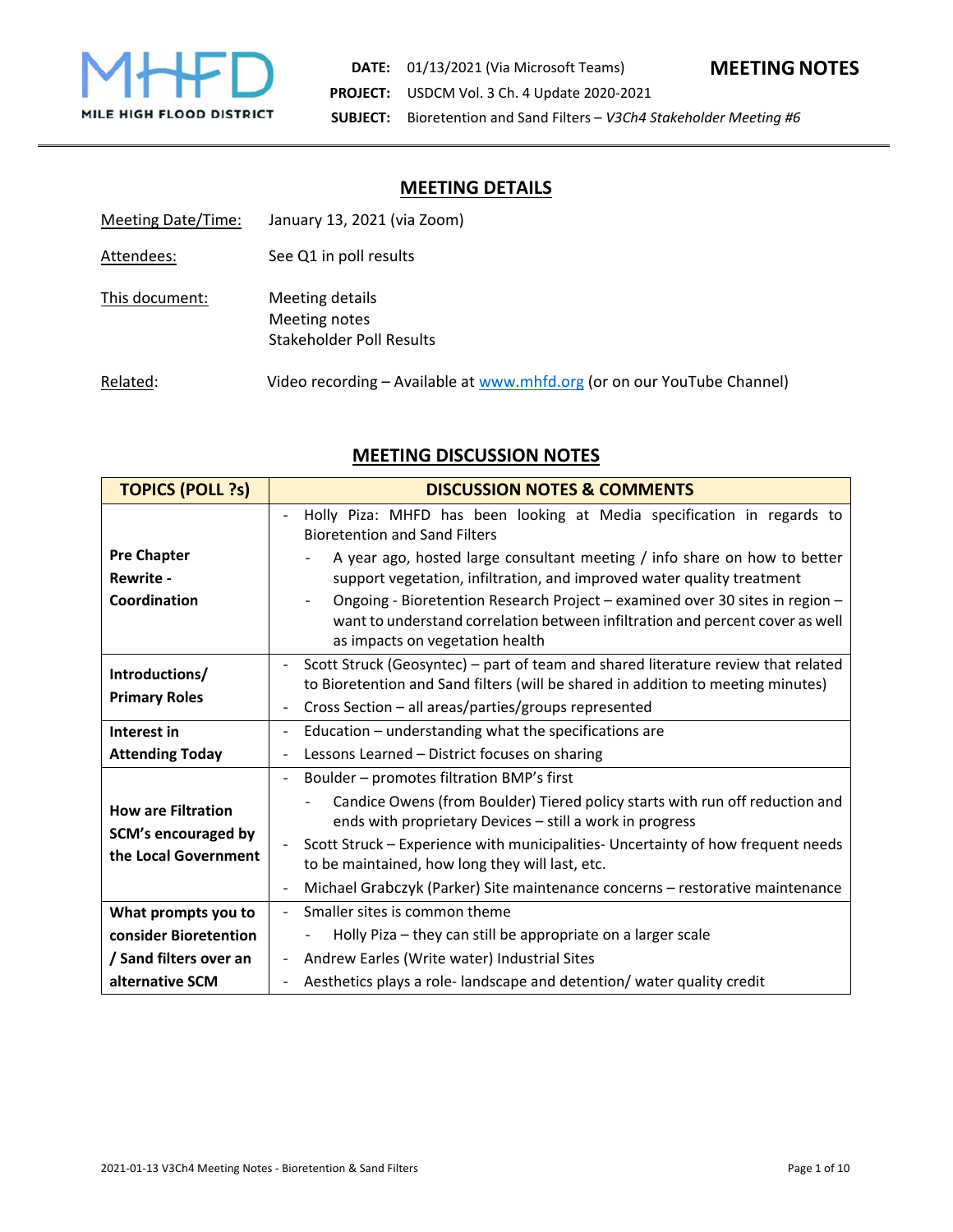

# **DATE:**  01/13/2021 (Via Microsoft Teams) **MEETING NOTES PROJECT:**  USDCM Vol. 3 Ch. 4 Update 2020‐2021



**SUBJECT:**  Bioretention and Sand Filters – *V3Ch4 Stakeholder Meeting #6*

| <b>TOPICS (POLL ?s)</b>  | <b>DISCUSSION NOTES &amp; COMMENTS</b>                                                                          |
|--------------------------|-----------------------------------------------------------------------------------------------------------------|
| What are your areas      | Long term water quality benefits<br>$\blacksquare$                                                              |
| of concern in            | Uncertainty - more experience with EDB's<br>$\ddot{\phantom{1}}$                                                |
| implementing             | Denver - experienced media concerns<br>$\overline{\phantom{a}}$                                                 |
| <b>Bioretention /</b>    |                                                                                                                 |
| <b>Sandfilters</b>       |                                                                                                                 |
|                          |                                                                                                                 |
|                          |                                                                                                                 |
|                          |                                                                                                                 |
|                          |                                                                                                                 |
| How are the              | Denver - Built a lot recently, moving to maintain more in house, but a lot still in<br>$\overline{\phantom{0}}$ |
| bioretention /           | warranty                                                                                                        |
| sandfilters being        | New wastewater team will manage<br>$\blacksquare$                                                               |
| maintained/ and by       | Boulder - still a work in progress, trying to bring moving parts together to create<br>$\overline{\phantom{a}}$ |
| whom?                    | a knowledge base                                                                                                |
| What is your             | Holly – used $@21^{st}$ and Iris site, established over one growing season and has done<br>$\Box$               |
| experience with the      | well                                                                                                            |
| existing seed mix        |                                                                                                                 |
| provided in USDCM?       |                                                                                                                 |
| When do you find         | Ikea is a good example, they have 2 - for parking lot run off and for roof run off<br>$\blacksquare$            |
| Sand filters useful,     | Near highways<br>$\blacksquare$                                                                                 |
| and what type of         | Transportation                                                                                                  |
| application?             |                                                                                                                 |
| Where / when have        | It does not fit<br>$\omega$                                                                                     |
| you deviated from        | Shavger Rekani - recently had Public works project, implemented more in order<br>$\Box$                         |
| Criteria (in regards to  | to get more volume within the media, based on tributary area                                                    |
| <b>Bioretention/Sand</b> | Modifications to media to achieve higher infiltration<br>÷,                                                     |
| <b>Filters</b>           |                                                                                                                 |
|                          | Training opportunities<br>$\blacksquare$                                                                        |
| What are your            | Jessica Thrasher (on call)- Colorado Stormwater Center offers training<br>$\overline{\phantom{0}}$              |
| recommendations for      | Working on 2021 training schedule                                                                               |
| improving Criteria?      | Jessica.Thrasher@coloradostate.edu<br>$\blacksquare$                                                            |
|                          | Website $\rightarrow$ http://stormwatercenter.colostate.edu/                                                    |
|                          |                                                                                                                 |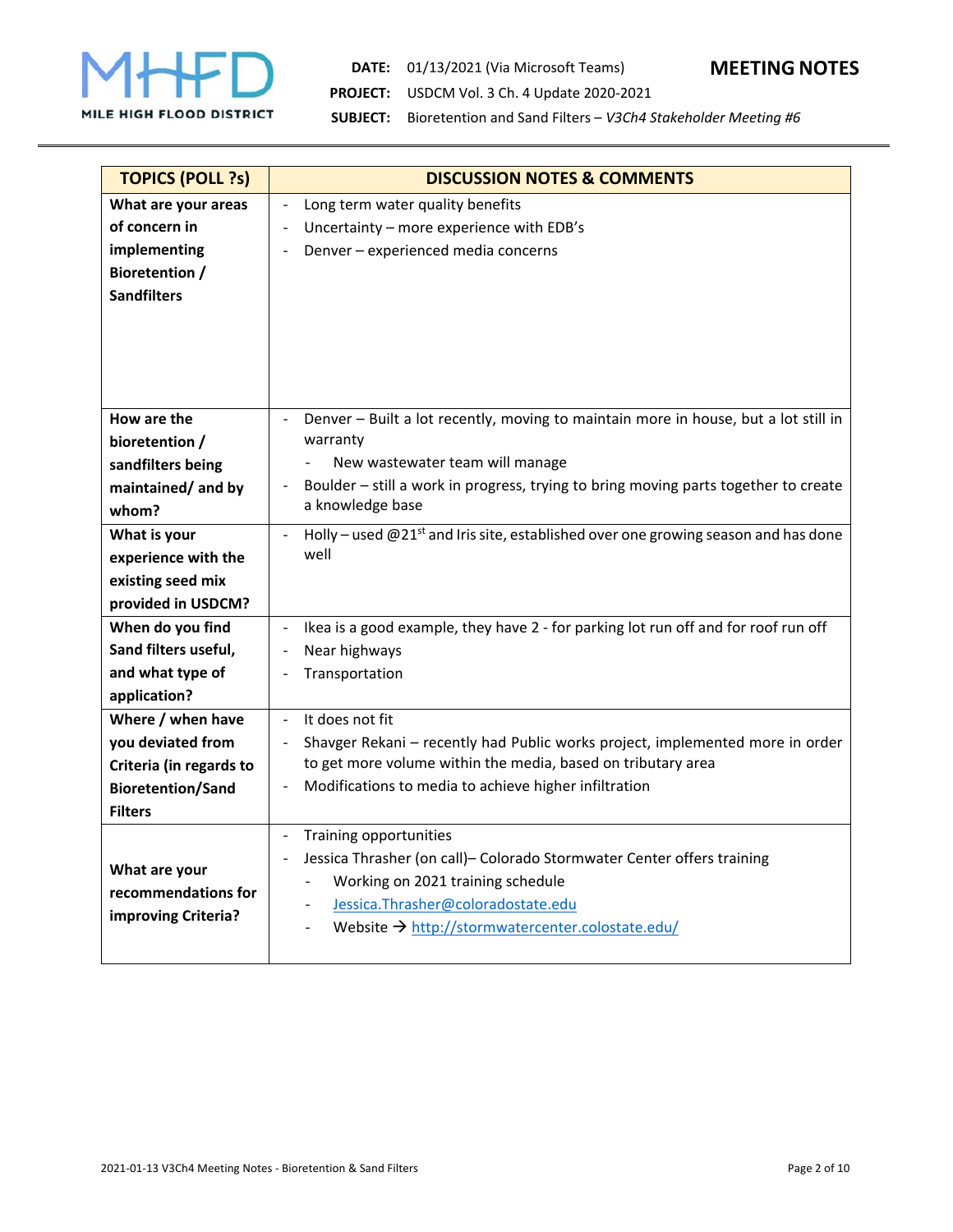

**DATE:**  01/13/2021 (Via Microsoft Teams) **MEETING NOTES**

**PROJECT:**  USDCM Vol. 3 Ch. 4 Update 2020‐2021

**SUBJECT:**  Bioretention and Sand Filters – *V3Ch4 Stakeholder Meeting #6*

| <b>TOPICS (POLL ?s)</b>                                                               | <b>DISCUSSION NOTES &amp; COMMENTS</b>                                                                                                                                                                                                                                                                                                                                                                                                                                                                                                                                                                                                                                                                                                                                                                                                                                                                                                                                                                                                                                                         |  |  |
|---------------------------------------------------------------------------------------|------------------------------------------------------------------------------------------------------------------------------------------------------------------------------------------------------------------------------------------------------------------------------------------------------------------------------------------------------------------------------------------------------------------------------------------------------------------------------------------------------------------------------------------------------------------------------------------------------------------------------------------------------------------------------------------------------------------------------------------------------------------------------------------------------------------------------------------------------------------------------------------------------------------------------------------------------------------------------------------------------------------------------------------------------------------------------------------------|--|--|
| <b>Summarize Meeting</b><br>re: Criteria Rewrite:<br>(Andrew Earles,<br>Wright water) | Update from MHFD - active research projects going on<br>Main reason people were attending today is to learn from other's experience<br>2 Approaches to encourage filtration based BMP's :<br>$\qquad \qquad \blacksquare$<br>Carrot – encourage use of infiltration through promoting benefits –<br>$\circ$<br>aesthetics, water quality, etc.<br>Stick – discourage from using other BMP's that are not appropriate<br>$\circ$<br>Bioretention is most commonly applied on small sites, but criteria is not limiting<br>$\qquad \qquad \blacksquare$<br>use to just small sites<br>Trees - in past they have been discouraged In bioretention facilities, but they will<br>$\overline{\phantom{a}}$<br>not be discouraged in Criteria rewrite<br>Irrigation versus Non Irrigated areas<br>$\qquad \qquad \blacksquare$<br>Main Concerns - Uncertainty with design, long term maintenance, long term<br>$\overline{\phantom{a}}$<br>performance<br>Areas for Improvement<br>$\overline{\phantom{a}}$<br>Seed mixes and Vegetation<br>$\circ$<br>Media<br>$\circ$<br>Supply of media<br>$\circ$ |  |  |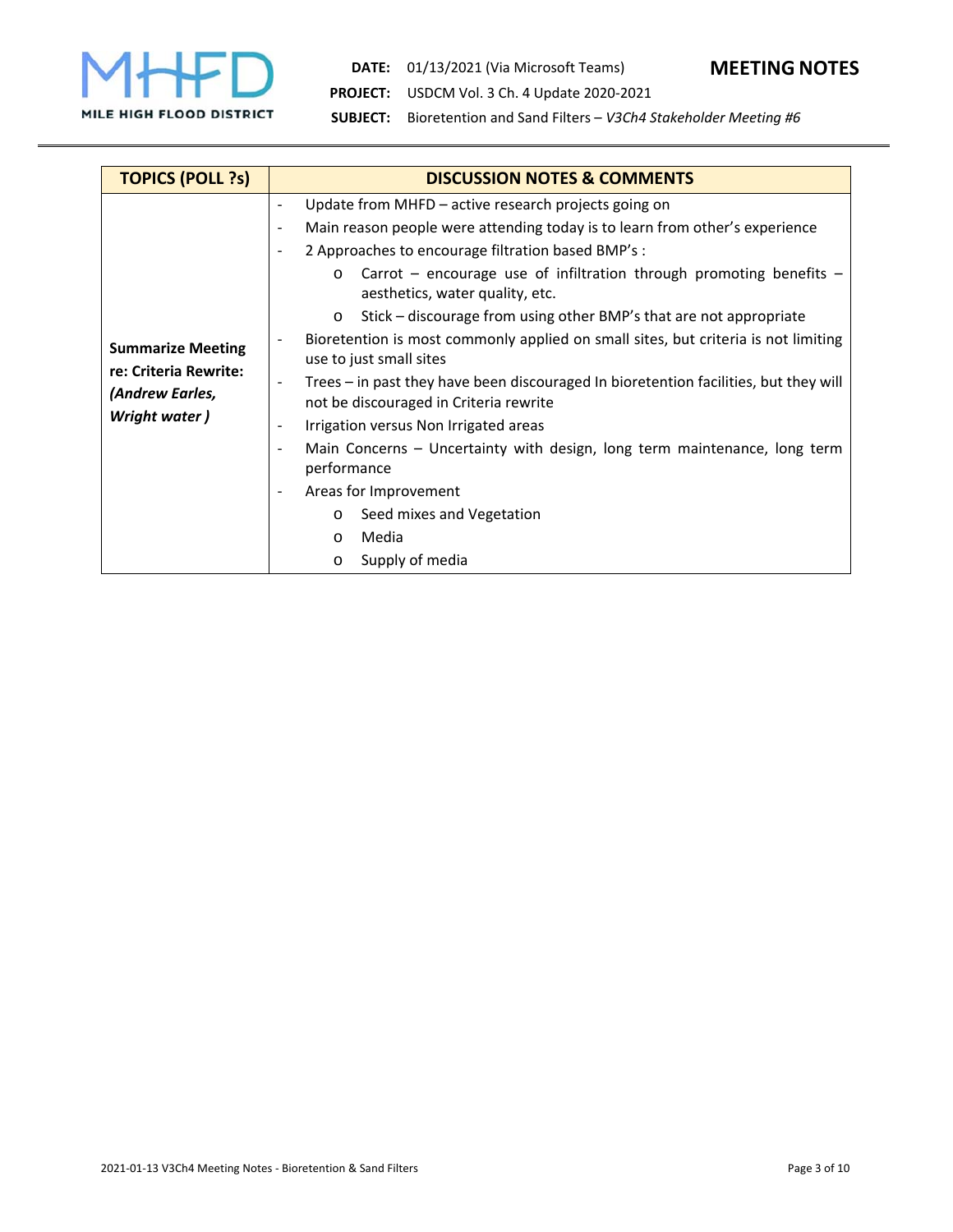

**DATE:**  01/13/2021 (Via Microsoft Teams) **MEETING NOTES PROJECT:**  USDCM Vol. 3 Ch. 4 Update 2020‐2021 **SUBJECT:**  Bioretention and Sand Filters – *V3Ch4 Stakeholder Meeting #6*

## **STAKEHOLDER SURVEY – POLL EVERYWHERE RESULTS**

#### **Q 1: Introduce Yourself (Name, Organization/ Place of Work)**

- ‐ Chris French, Bio Clean Environmental
- ‐ Michael Grabczyk, Town of Parker
- Jeff Rice, El Paso County
- Jane Clary, Wright Water Engineers
- ‐ A.J. Schwidder, Upstream Technologies
- ‐ Jim Wulliman, Muller Engineering
- ‐ Nicole Horst, Wenk Associates
- ‐ Brian Wethington, City and County of Denver
- ‐ Joshua Eldridge, Great Ecology
- Scott Struck, Geosyntec
- ‐ Kelli Schwab, Wenk Associates
- ‐ Laura Hinds, MHFD
- Jim Watt, MHFD
- ‐ Jim Lenhart, Stormwater Northwest
- Jeff Williams, City and County of Denver
- ‐ Laddie Fromelius, StormTrap
- Sam Miller, City of Aurora
- ‐ Tracy Bolger, Muller Engineering
- ‐ Troy Moore, Mile High Company
- ‐ Nick Trujillo, S.A. Miro
- Jessica Thrasher, Colorado Stormwater Center, CSU

#### **Q2: What is your primary role?**

| Response                | Count |
|-------------------------|-------|
| <b>Designer</b>         | 13    |
| Policy and regulation   | q     |
| <b>Reviewer</b>         | 8     |
| Research/Academia       | 2     |
| Maintenance             |       |
| Construction/Contractor |       |
| Total                   |       |

#### **Q3: What is your interest/reason in attending today's Meeting?**

- ‐ Insight on media trends and needs to specify
- ‐ To better understand the direction of proposed design requirements.
- ‐ Discussing sourcing of MHFD media blend and limitations with local suppliers (not being able to meet specifications)
- ‐ Education (2)
- ‐ Underground sand filters
- Provide input to support an update that supports design in our community
- Improve maintenance of bioretention and sand filers.
- Sara DeGroot, MHFD
- ‐ Brad Robenstein, Douglas County
- ‐ Candice Owen, City of Boulder
- Jake Moyer, City of Westminster
- ‐ Brent Kaslon, Valerian
- ‐ Colin Bell, City and County of Denver
- ‐ Dan Dodson, Bio Clean
- ‐ Derek Rapp, Peak Stormwater Engineering
- ‐ Taylor Rohde, S. A. Miro, Inc
- ‐ Craig Fairbaugh, Contech
- ‐ Jeremiah Unger, CDOT HQ
- ‐ Tiffany Clark, SEMSWA
- ‐ Shavger Rekani, Rick Engineering Company
- ‐ Mark West, Harris Kocher Smith
- ‐ Selena Klosowski Denver Wastewater Management Division‐ construction/maintenance
- ‐ Sue Liu ‐ Arapahoe County
- ‐ Jeff Rice ‐ El Paso County
- ‐ Paul Thomas ‐ Stream Landscape Architecture
- ‐ Michael Grabczyk ‐ Town of Parker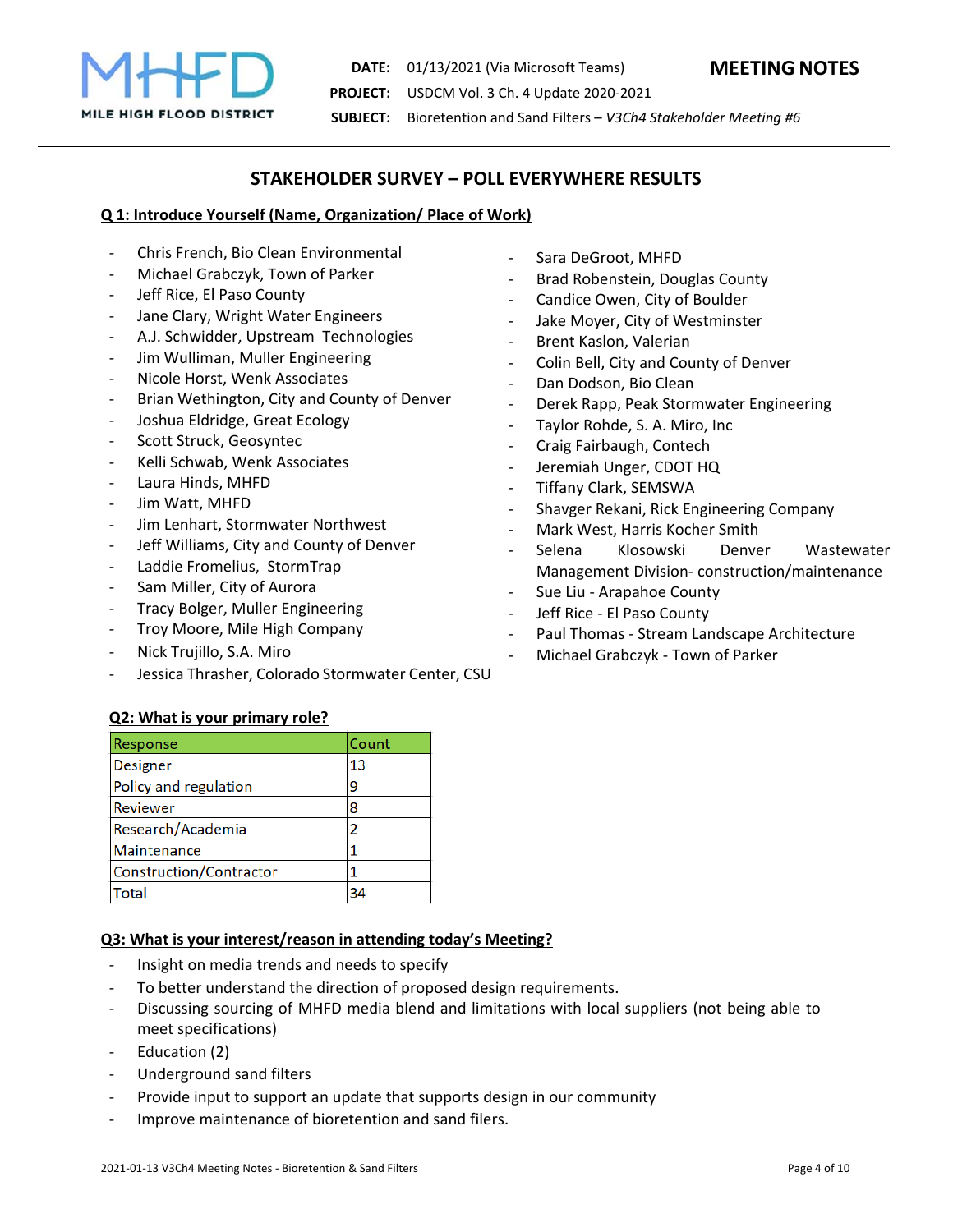

- Understanding the need for specification of media and how to apply it for QA/QC and insitu testing
- ‐ Local government ‐ criteria development, review, construction, and maintenance
- ‐ Tracking criteria updates, how to best design these facilities
- The bio-retention media research and the availability (of lack of) in the industry.
- ‐ Alternative MS4 compliance pathways for bioretention: a TSS standard or a rate‐based standard
- ‐ Discuss evolving a more vegetation supportive media blend for bioretention.
- ‐ Updates on bio retention design
- ‐ Better understand industry trends
- To see new improvements to guidance and how it will be implemented
- ‐ Listen to participants
- ‐ Keeping up on the new research on bioretention and learning how the District is considering the data.
- ‐ Design, media depth guidelines, where to source ‐ goal of this meeting
- ‐ Long term maintenance procedures and costs
- ‐ Understand Maintenance. Maybe improve it
- ‐ Hear input from stakeholders‐‐
- Staying up-to-date on recommendations.
- Learn about any lessons learned
- ‐ Improve media QC enforcement
- ‐ Hear others' experiences with bioretention design criteria

#### **Q4: How are Filtration SCM's encouraged by the Local Government?**

- ‐ Defer to MHFD guidelines discouraging other SCM's
- We definitely suggest them but we don't have an incentive program.
- ‐ Somewhat discouraged on anything but small infill sites.
- In the review process when they would be more effective than other SCMs
- ‐ They fit well on smaller sites.
- Less desirable. Uncertainty with operation and maintenance.
- ‐ Strongly encouraged but sometimes over encouraged in some land use or economic situations
- ‐ Through a hierarchy of accepted SCMs ‐ infiltration, biofiltration, mechanical, etc
- Not used as often as EDB due to typical tributary areas.
- ‐ Recommendations through the review process
- ‐ Limiting other bmp's?
- ‐ Regulations and guidelines
- **Aesthetics**

#### **Q5: What prompts you to consider Bioretention / Sandfilters over alternative SCM's?**

- ‐ Space (2)
- It was required in the watershed of an impaired urban creek.
- When landscape aesthetics is important (for bioretention).
- Where distributed treatment can be beneficial to improve WQ over a single larger/regional treatment (on a larger scale)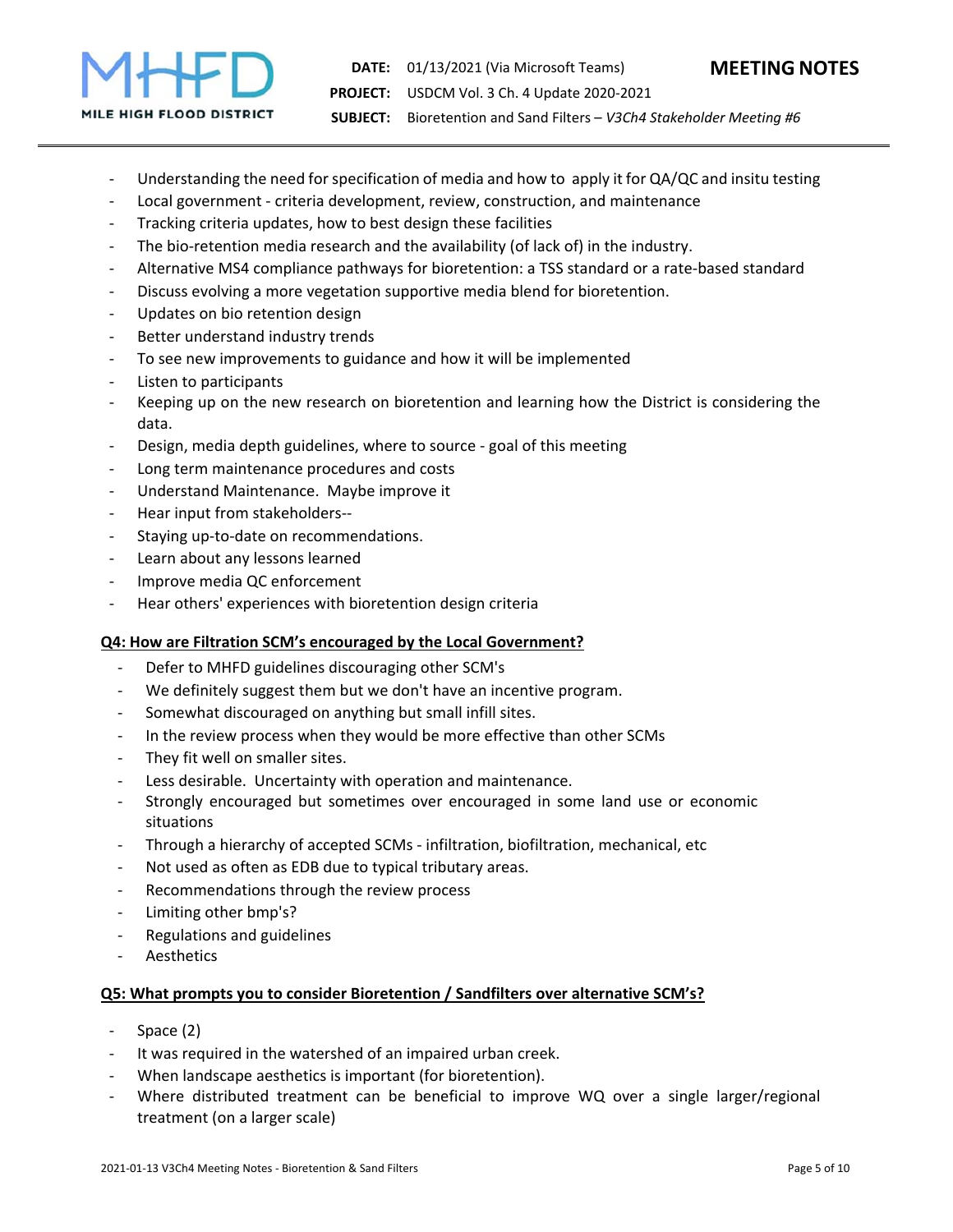

- Adding tree canopy to a streetscape for peds/bikers
- Small footprint that can provide WQ and flow control
- Appropriate application for the land use is key. No SCM is universal. Economic and Land Use considerations need to play a role in decision making
- Smaller sites and incorporating them with landscaping
- ‐ Downstream of more source point pollutants, dog parks, horse stables, etc.
- ‐ Aesthetics, added filtration, site constraints
- The guidelines promote this?
- ‐ Multiple additional benefits (vegetation, tree canopy, aesthetics)
- Sediment load
- The level of suspended or dissolved contaminants within the watershed
- ‐ Small upstream subcatchments where EDB orifices would be very small.
- ‐ Right of way projects lend themselves toward smaller control measures
- ‐ Limited tributary area, as defined by MHFD criteria.
- Smaller sites (2)

#### **Q6: What are your areas of concern in implementing Bioretention / Sand Filters?**

- ‐ Resident expectations of aesthetics
- Recent testing on MHFD media components being outside of spec (pH and phosphorous in particular)
- ‐ How frequent to restore based on heavy metals
- ‐ Timing of installation, silt contamination from upstream development
- ‐ Proper design, installation and maintenance. Also, there is a general lack of appropriate testing on the media, which can result in nutrient and metals leaching.
- ‐ Providing enough nutrients for establishment and growth of vegetation
- ‐ Criteria are not defined for when filter media needs to be replaced or when vegetation needs to be changed/maintained.
- ‐ Availability of media
- ‐ Propagation of noxious weeds (maintenance), Accumulation of trash and debris including sharps and pathogens
- ‐ Vegetation ‐ even with irrigation it is hard to establish vegetation
- ‐ Ensuring maintenance of vegetation is done correctly, plant selection based on available water
- Long term performance and aesthetics (vegetation health.), maintenance
- ‐ Properly constructed
- ‐ Proper installation and longer term performance
- ‐ Designing for maintenance
- ‐ Vegetation establishment, ensuring proper filtration indefinitely
- ensuring that they get installed with the right media and they it is not compromised during construction by construction activities
- Still seeing the floating mulch and poor inlet/forebays, dead /sparse vegetation
- ‐ Roadway pollutant loads
- ‐ Long term aesthetics
- ‐ Construction methods and inspection ‐ properly constructing without over compacting
- ‐ Good design, selection of proper media and vegetation, CONSTRUCTION.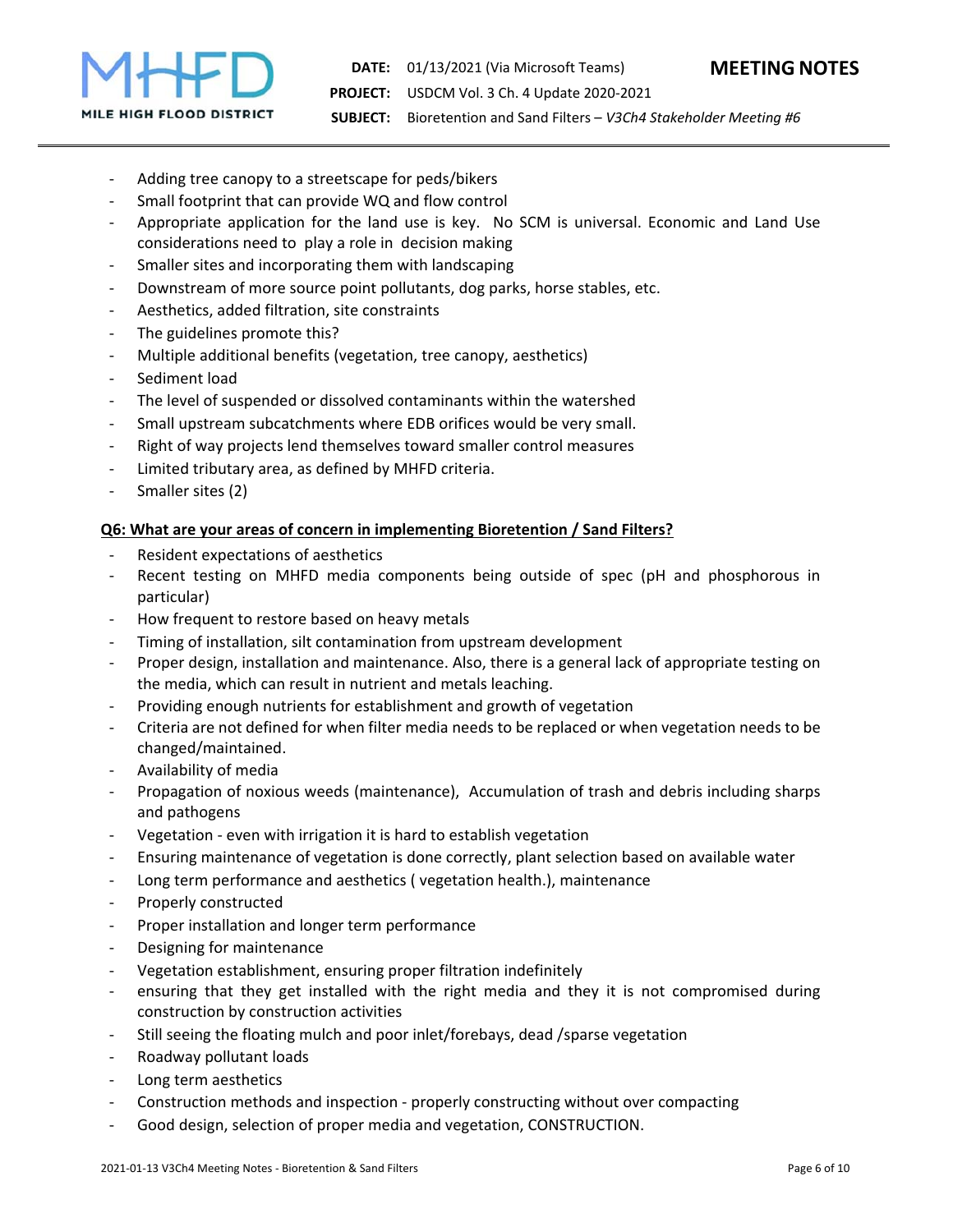

- ‐ Maintenance and initial cost
- Maintenance and cost and standards and sourcing material
- ‐ Long term performance and maintenance

#### **Q7: How are bioretention facilities being maintained / and by whom?**

- In St. Louis, Missouri, almost all of the bioretention and sand filters are on private property. The Metro Sewer district requires inspection reports on a quarterly basis. Inspection and maintenance is typically provided by private contractors.
- ‐ Landscape companies
- For private developments HOAs and owners (typically contracted landscapers) maintain per an OM Manual required with the design documents and recorded against the property
- ‐ Clean Water Services (Hillsboro, OR) require the companies doing maintenance to get certified after taking a 2 day training class.
- ‐ I believe weed control is a concern for operations personnel
- ‐ Private land owners (commercial properties), municipal government
- ‐ on public facilities, through BID/GID agreements in some cases, but we also have a CCD WW Ops team that will be dedicated to maintaining bioretention
- **Metro District**
- ‐ Private owners, public works staff on a few new County facilities
- ‐ Private BMP maintenance service companies hired by HOA
- Or not being maintained both public and private.
- ‐ commercial property owner or HOA

#### **Q8: What is your experience with the existing seed mix provided by UDSCM?:**

‐ Have used sand‐grow sod.

#### **Q9: When do people find Sandfilters useful, and what types of applications?**

- ‐ Industrial areas where aesthetics aren't as important
- ‐ Areas where aesthetic is not a concern
- ‐ CDOT uses sand filters over bio‐retention. This is due to the nature of highway effluent
- Sand filters are often used where irrigation is not available or not recommended such as within an airport.
- In remote locations when there access to irrigation is limited
- ‐ Used near highways
- ‐ I have used extensively in underground vaults
- ‐ Industrial sites
- ‐ I like them. Applications in parking lots that are hidden (typically a grate)
- In combination with underground detention
- ‐ IKEA used sand filters
- ‐ Underground?

#### **Q10: Where and when have you deviated from Criteria?**

- ‐ Increase in 1' WQCV depth over media
- When a concrete wall and liner were not warranted. Filter media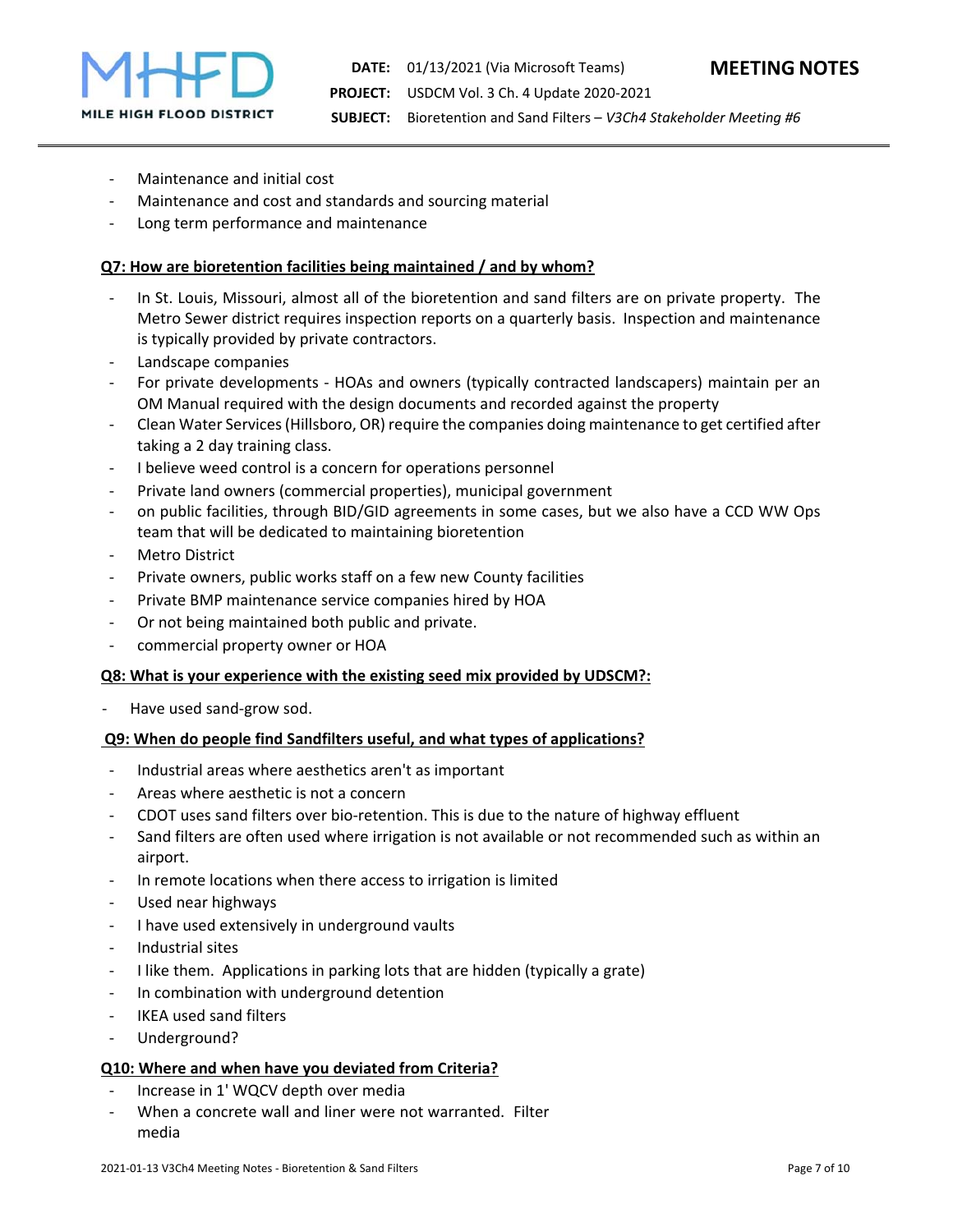

- Seed mix and/or media specification
- ‐ Cost
- ‐ It won't fit
- ‐ Project specific media

#### **Q11: What are your recommendations for improving Criteria?**

- ‐
- ‐ Focus on media sourcing, storage, handling and installation
- ‐ Secure consistent media suppliers‐‐
- ‐ Very hands training for maintenance crews. Bilingual educational materials for landscape crews
- Use a tiered crediting approach that ties credits to maintenance and level of media QC
- ‐ Expand on seed mix, plantings. More outreach for filter media suppliers. O&M manual guidance
- It would be nice to see a list of different flowers/shrubs that could be incorporated that work with the specific growing media.
- ‐ Very specific O&M plan guidance that should be done in design
- ‐ Lots of pictures and examples
- US the new ASTM E64 main committee to develop standards for media, QA/QC, evaluation and even design
- ‐ Include as much of the research based recommendations from the Geosyntec review as is feasible
- Not necessarily within the criteria training opportunities for those in charge of maintenance

For any comments or questions about these meeting notes, please contact one of the following MHFD staff members (or our supporting consultants) managing the V3Ch4 criteria update via email at:

- ‐ Morgan Lynch, PE, CFM (mlynch@mhfd.org)
- ‐ Holly Piza, PE (hpiza@mhfd.org)
- ‐ Brik Zivkovich, EI, CFM (bzivkovich@mhfd.org)

#### **Other Updates from Stakeholders/Attendees**

|                             | http://stormwatercenter.colostate.edu/training/training-information/ -     |
|-----------------------------|----------------------------------------------------------------------------|
| Jessica Thrasher - Colorado | The 2021 Training schedule will be available by the end of January. Please |
| <b>Stormwater Center:</b>   | contact Jessica Thrasher with any questions                                |
|                             | Jessica.thrasher@colostate.edu                                             |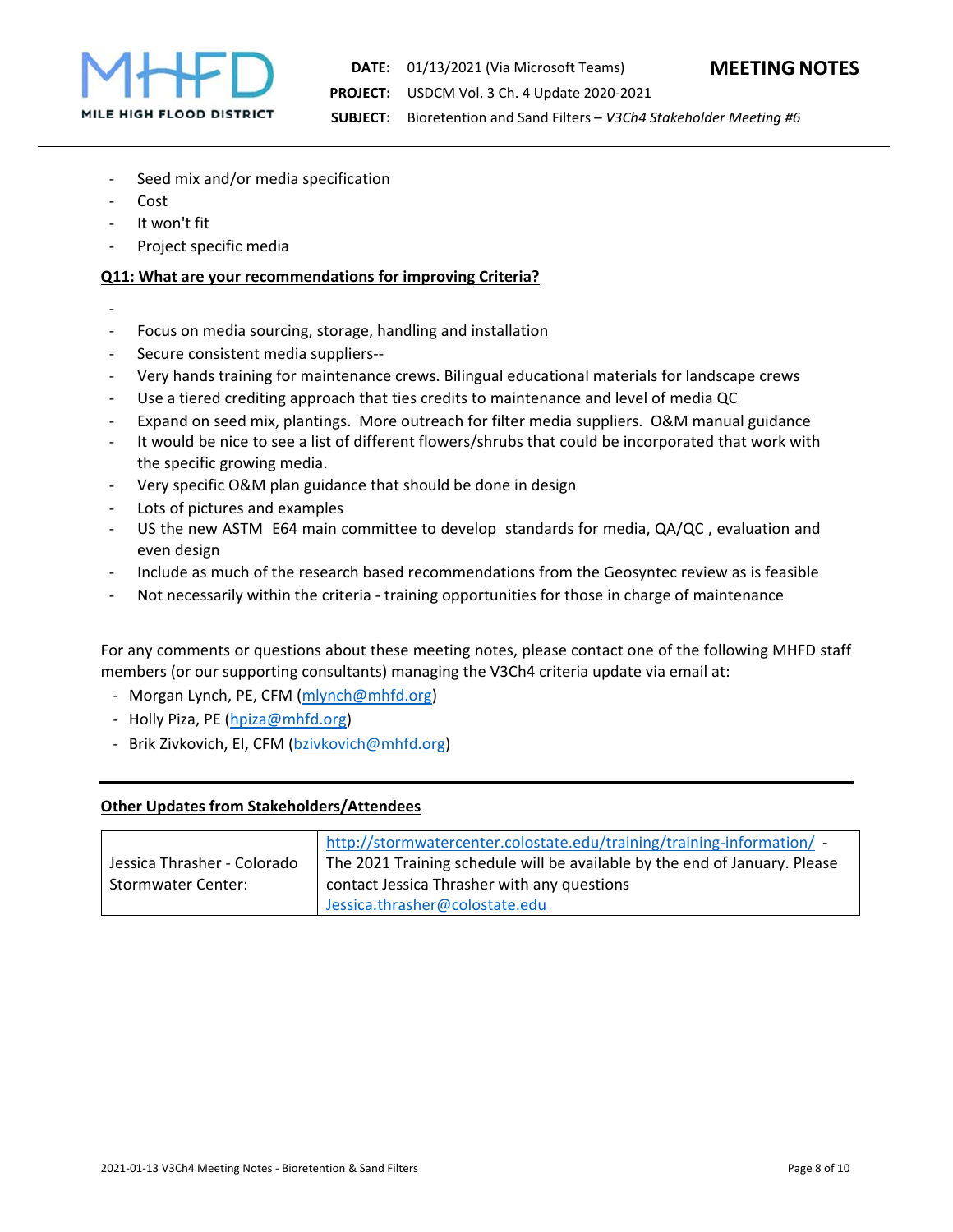

**DATE:**  01/13/2021 (Via Microsoft Teams) **MEETING NOTES PROJECT:**  USDCM Vol. 3 Ch. 4 Update 2020‐2021 **SUBJECT:**  Bioretention and Sand Filters – *V3Ch4 Stakeholder Meeting #6*

## **Relevant Comments from Zoom Chat (\*Attendees were added to list in #1)**

| $*0:25:37$ | Sean Klosowski:                 | Selena Klosowski Denver Wastewater Management Division-                                                                                                                                          |
|------------|---------------------------------|--------------------------------------------------------------------------------------------------------------------------------------------------------------------------------------------------|
|            |                                 | construction/maintenance                                                                                                                                                                         |
| $*0:25:55$ | HEDC62:                         | Sue Liu - Arapahoe County                                                                                                                                                                        |
| $*0:26:30$ | Jeff Rice:                      | Jeff Rice - El Paso County                                                                                                                                                                       |
| $*0:27:08$ | <b>Paul Thomas:</b>             | Paul Thomas - Stream Landscape Architecture                                                                                                                                                      |
| $*0:27:52$ | Michael Grabczyk:               | Michael Grabczyk - Town of Parker                                                                                                                                                                |
| 0:29:19    | S. Klosowski:                   | what is the link for the poll                                                                                                                                                                    |
| 0:29:34    | Morgan Lynch:                   | Please see the top of the slide                                                                                                                                                                  |
| 0:29:46    | Morgan Lynch:                   | PollEv.com/mhfd303                                                                                                                                                                               |
| 0:30:05    | 5 Craig Fairbaugh:              | Holly - will data and results from those 30 BRT sites be shared<br>with the public?                                                                                                              |
| 0:30:55    | 5 Craig Fairbaugh:              | Thanks!                                                                                                                                                                                          |
| 0:41:27    | S. Klosowski:                   | not sure we have done restorative maintenance. I've been<br>curious if we should have                                                                                                            |
| 0:41:47    | Laddie Fromelius:               | ask again if anyone has maintained a sand filter                                                                                                                                                 |
| 0:43:11    | Jim Lenhart:                    | I have seen biofilms clog underdrains on filters. Land use was<br>fast food. Completely clogged with a clear bacterial gel.                                                                      |
| 0:45:01    | 5 Craig Fairbaugh:              | We see a lot of issues nationally with bioretention construction.<br>Contractors often confuse bioretention as a landscape feature<br>and don't follow specs closely                             |
| 0:47:53    | Jeremiah Unger (CDOT<br>$HQ)$ : | Morgan, when does a joke become a "Dad" joke?                                                                                                                                                    |
| 0:48:34    | A.J. Schwidder:                 | It was required in the watershed of an impaired urban creek.                                                                                                                                     |
| 0:49:30    | Laddie Fromelius:               | when it becomes apparent                                                                                                                                                                         |
| 0:50:05    | Jeremiah Unger (CDOT<br>$HO)$ : | Nice!                                                                                                                                                                                            |
| 0:50:40    | <b>Brian Wethington:</b>        | I don't think my responses are coming through the poll                                                                                                                                           |
| 0:50:52    | Colin Bell - CCD:               | <sup>^</sup> same. It seemed to lock?                                                                                                                                                            |
| 0:50:57    | <b>Brian Wethington:</b>        | where distributed treatment can be beneficial to improve WQ<br>over a single larger/regional treatment (on a larger scale)<br>multiple additional benefits (vegetation, tree canopy, aesthetics) |
| 0:51:05    | <b>Brian Wethington:</b>        | locking out the CCD staff I see :)                                                                                                                                                               |
|            | 0:51:31   Colin Bell - CCD:     | <b>Adding trees to streetscapes</b>                                                                                                                                                              |
| 0:55:13    | <b>Nicole Horst:</b>            | There is a sand filter/bioretention area at Huston Lake Park that<br>was installed 15+ years ago. It has had removal of vegetation<br>over the years. Not sure how it is functioning.            |
| 1:03:01    | Laddie Fromelius:               | is there a suggested effluent limit for sand filters?                                                                                                                                            |
| 1:05:20    | Jeremiah Unger (CDOT<br>HQ):    | Yes                                                                                                                                                                                              |
| 1:09:08    | 5 Craig Fairbaugh:              | Laddie: latest BMP database summary shows sand filters can<br>have a median TSS effluent under 10 mg/L                                                                                           |
| 1:13:08    | <b>Mark Schutte:</b>            | the reactions go away after ~30 seconds, fyi                                                                                                                                                     |